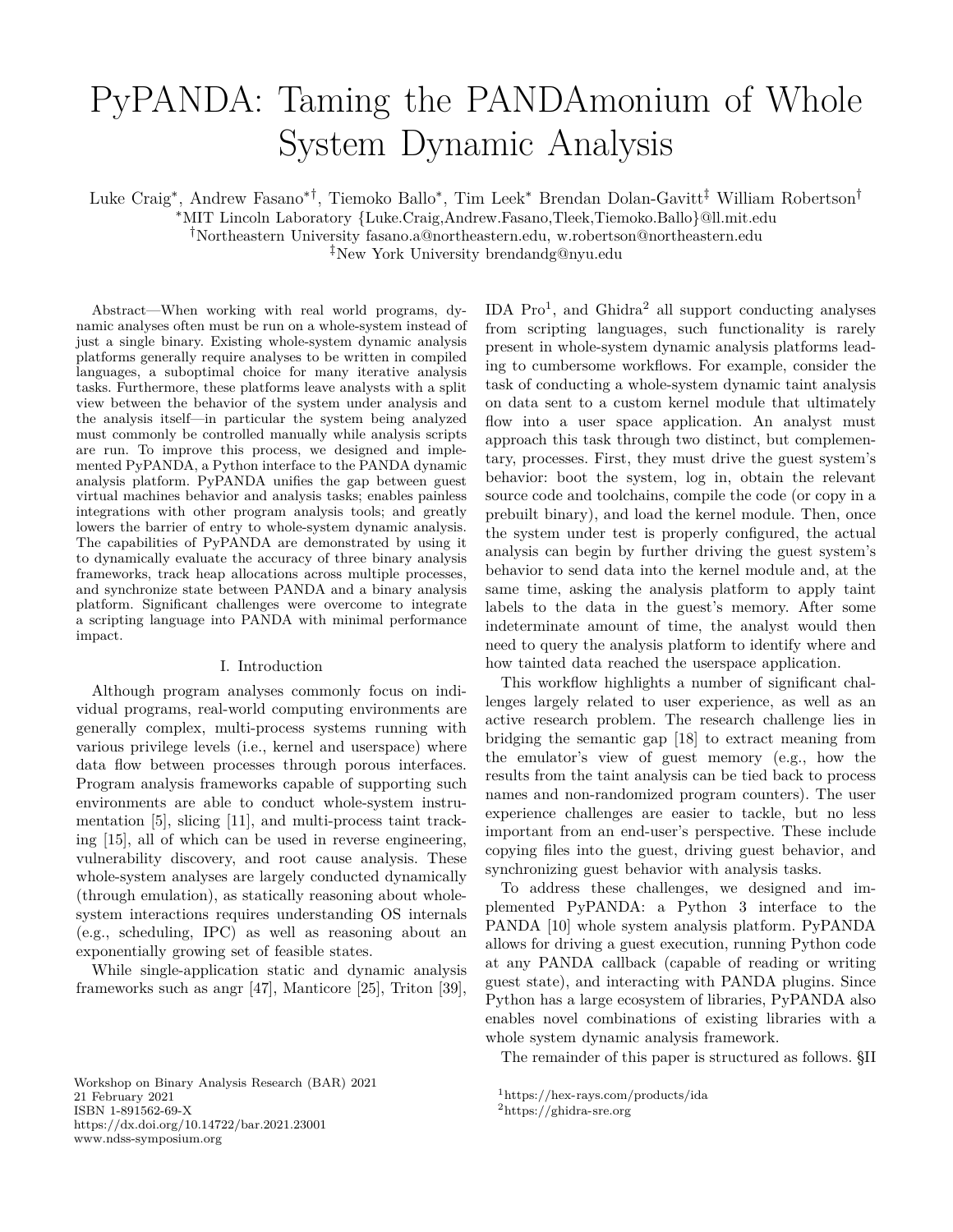covers necessary background information on the PANDA framework. The overall design goals for the project are presented in §III, and the implementation details are discussed in §IV. In §V, we detail PyPANDA's key features. §VI examines three program analysis tasks conducted with PyPANDA: comparing binary analysis frameworks on-thefly, dynamically monitoring user and kernel-space heap allocations, and an entropy analysis of packed binaries linked with a web interface which transfers program state to Ghidra. We discuss our implementation of PyPANDA in §VII. Finally, we examine related work and conclude in §VIII and §IX.

#### II. PANDA

As PyPANDA builds atop PANDA, we provide background information on the PANDA dynamic analysis platform in this section. PANDA forks the QEMU emulator [1] to add callbacks before significant events in the emulation workflow, a record and replay system to enable offline analyses of guest behavior, and APIs for reading and writing guest state [10]. Together, these features enable dynamic analyses of "guest" systems (virtual machines) running under PANDA. PANDA's plugin system allows analysts to create tailored dynamic analyses by combining reusable, core plugins (e.g., a taint system) with custom, analysis-specific logic. PANDA has been used for reverse engineering, malware analysis, crash analysis, and trace collection [40, 42, 43, 27].

PANDA provides 48 callbacks at which plugins can register custom code to run. Each callback represents a low-level, architecture-agnostic operation such as before a basic block of code is executed, after a virtual memory address is read, or before the address space identifier (ASID) changes.

PANDA's record and replay system enables analysts to efficiently record guest behavior with little overhead and later replay its behavior under analysis. This allow for running slow analyses without the risk of analysis overhead affecting guest behavior.

PANDA has a small API for plugins to query and alter guest state but these interactions largely occur by plugins directly modifying emulator internal state.

PANDA provides a set of reusable plugins to enable common dynamic analysis tasks. Three notable plugins are PANDA's dynamic taint system taint2, a syscall tracking system syscalls2, and OS-introspection for both Linux and Windows OSI<sup>3</sup> . Plugins interact with one another through PANDA's plugin-to-plugin interface (PPP) which allows for plugins to provide custom callbacks which other plugins can request to be notified of. Plugins can also expose custom APIs which can be consumed by other plugins. The PPP interface allows for composition of plugin logic. For example, the file\_taint plugin which applies taint labels to data read from a specified file, builds off syscalls2 and OSI to identify when data is read from the specified file and then uses taint2 to apply taint labels to those bytes.

The workflow for a custom PANDA analysis typically begins by capturing a recording of an analyst interactively driving a guest system to exhibit some behavior of interest. With this recording in hand, the analyst begins the process of creating a new PANDA plugin in  $C$  or  $C++$ . That plugin can use the PPP interface to interact with other plugins and query the guest memory or registers at any point in time.

In our experience developing dozens of such plugins, we have found this task to be an iterative process. In their presentation of PANDA, Dolan-Gavitt et al. describe this clearly:

"Plugins are typically written quickly and iteratively, running the replay over and over to construct more and better and deeper understanding of the important aspects of system execution, given the RE task." [10]

Although this task is quick and iterative, more akin to prototyping than production development, PANDA only supports plugin development in C and C++.

## III. Design Goals

We begin our discussion of PyPANDA by identifying five design goals for the project.

1) High Performance Scripting: It is well known that Python programs typically execute slower than equivalent programs written in compiled languages such as C and  $C_{++}$  [13]. However, scripting languages such as Python are often better for rapid prototyping and gluing components together [29]. With this in mind, we determined that adding a new scripting interface to PANDA could greatly improve the project if the performance impact was acceptable.

2) Unified Analysis: The traditional PANDA workflow involves writing a plugin and either creating a recording manually or by using a script to control the serial console and PANDA monitor. This leads to scenarios in which key code is disparate: the process necessary to reproduce results may be scattered across different scripts or require manual effort.

We wish to replace this fragmented view of analysis and implementation and unify interaction outside the machine and analysis at the callback level. Beyond enabling a standardized reproducible method to generating recordings, this also allows for the entirety of the analysis to be done in a single script.

3) Facilitation of Integration: Integrations with publicly available libraries and frameworks enable developers to rapidly develop analyses without rebuilding common components. By expanding PANDA's interfaces to work

<sup>3</sup>PANDA's OS-introspection requires using OSI profiles for the guest which describe sizes and offsets of key kernel data structures. These profiles can be generated from inside the guest or by analyzing a kernel's DWARF information when such information is available.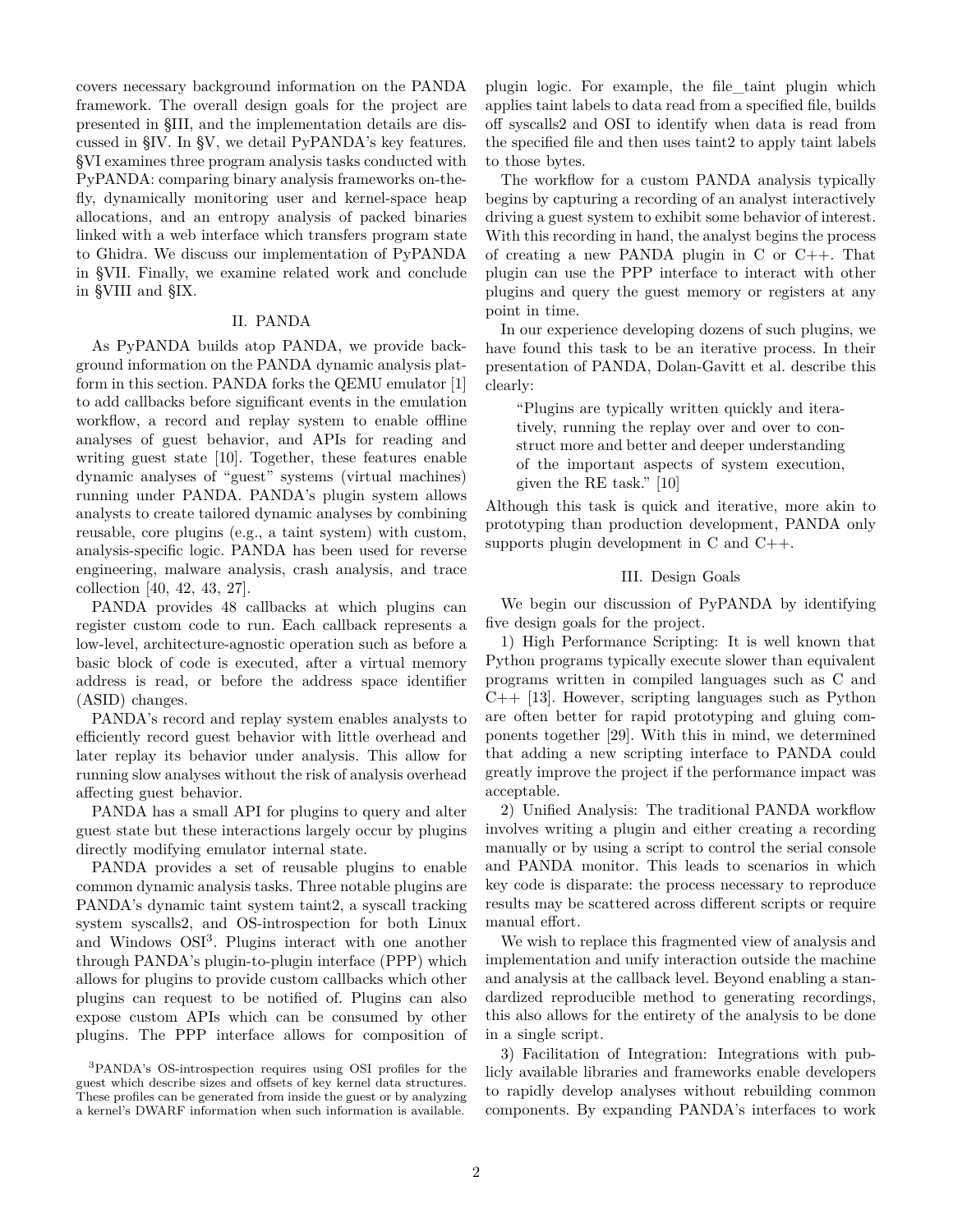with a new language, we will allow PANDA developers to easily integrate with many additional libraries.

4) Ease of Use: Whole-system dynamic analysis can be difficult to learn due to the complexity of the systems being analyzed and unpolished user interfaces. We wish to lower the barrier of entry to this class of analyses by simplifying the PANDA interface without limiting experienced users.

5) Access to Core Emulator Data Structures: The API provided by PANDA enables analysts to complete common tasks such as reading or writing memory, but developing new dynamic analyses often requires interacting with a guest system in novel ways. To avoid limiting users to just features directly exposed by the PANDA API, users of our tool should be able to access and modify internal emulator data structures representing the guest system's state.

## IV. System Design

To implement PyPANDA, we modified PANDA to build as a shared object and automatically generate headers parsable by CFFI. We then created a Python module to provide clean interfaces to PANDA's APIs, new features, unit tests, and examples. PyPANDA was implemented in 7,791 lines of Python code (after excluding autogenerated files) as measured by SLOCCount [48].

#### A. PANDA as a Library

PANDA is traditionally built as a series of binaries, one per supported architectures (panda-system-x86\_64, panda-system-arm, etc.) and plugins are built for each architecture as shared objects. PANDA currently supports x86, AMD64, ARM, AArch64, PowerPC, and MIPS, but can be extended to support additional architectures. To enable PyPANDA we elected to build PANDA itself as a shared object. This allows us to intentionally invert the control the traditional PANDA model. In doing so we can provide unify the disparate components of wholesystem dynamic analysis into a single script. Additionally, analyses will have full access to the emulator's internal data structures by means of shared library exported variables.

We chose not to simply embed a Python interpreter within the emulator, as done by PyREBox [7]. Although that approach would have simplified the development process, it cannot support our desired inversion of control model.

Constructing the libpanda objects required significant modifications to PANDA's Makefile and its codebase. In particular, PANDA's main function had to be split onto multiple stages such that control could transfer between PANDA and PyPANDA during initialization. Additionally, we expanded the PANDA API, a foreignlanguage agnostic interface for controlling PANDA and utilizing its functionality, in order to allow for library



consumers to interact with the core of PANDA as well as its shared object plugins.

PyPANDA's overall architecture is shown in Figure 1. The libpanda objects and PANDA API are designed to allow clients to control PANDA (e.g., begin running a guest) as well as registering callbacks, interacting with  $C/C++$  plugins, and altering guest state by exposing PANDA's APIs and internal objects. Together, these APIs and object allow for efficient control of and communication with PANDA from any language with a C foreign function interface<sup>4</sup> .

#### B. Header Files

CFFI<sup>5</sup> enables interaction between C shared libraries and Python; it uses pycparser<sup>6</sup> to parse C header files that define structures along with function declarations and represents objects as if they were members of a traditional Python class. Unfortunately, pycparser, a pure Python parser for C, can only operate on preprocessed C headers—it cannot support preprocessor declarations such as ifdef and define. This presents a difficult problem when working with a project as large as PANDA. Pycparser documentation recommendations using the C Preprocessor to generate a single header file to avoid this problem. This is quite difficult in practice because pycparser is unable to parse C source which contains data format specifiers, such as attributes. An extra layer of complexity is added for the PANDA project because the output of the build process is not a single executable, but multiple executables targeted at various guest architectures. Structures are commonly defined using preprocessor macros to include different fields for different architectures. Attempting to generate preprocessed headers for PANDA with the C preprocessor produced over 50,000 lines of code and still caused parsing

<sup>4</sup>Although this work focuses on PyPANDA, we note that others have begun development of PANDA-rs, a Rust-interface to PANDA building off the architecture changes we introduced.

<sup>5</sup>https://cffi.readthedocs.io

<sup>6</sup>https://github.com/eliben/pycparser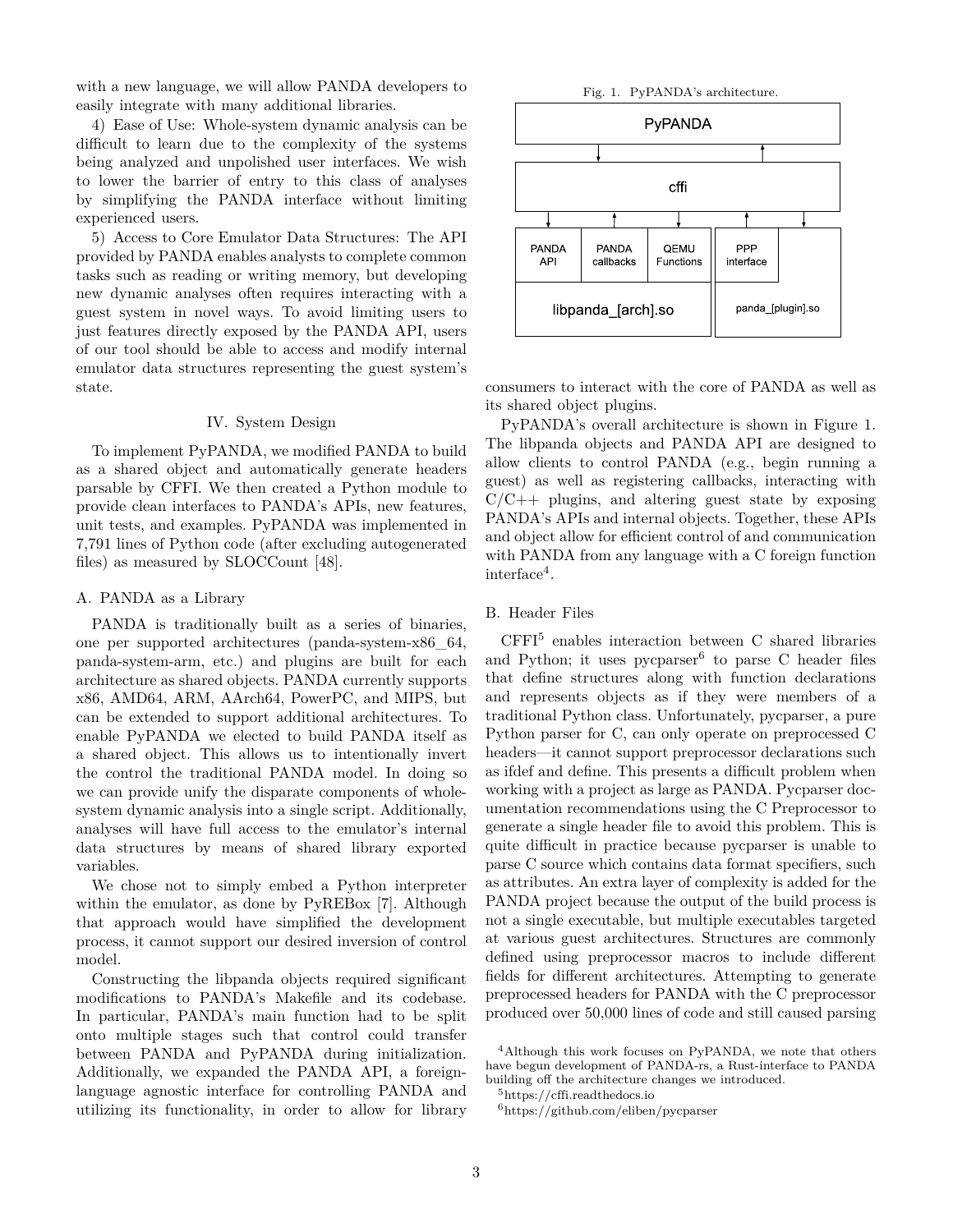

V. Key Features

End of run

 $15$ 

end\_analysis()

 $10$ 

PyPANDA was created to enable rapid development of whole-system dynamic analysis through a simple, yet powerful Python interface. In this section, we walk through the sample code presented in Listing 1, its position in the lifecycle flow with Figure 2, and discuss the key features of PyPANDA.

1 from pandare import Panda 2 panda = Panda(generic='i386')  $\#$  or x86\_64, arm, etc. 3 4 @panda.queue\_blocking<br>5 def drive guest(): def drive\_guest(): 6 panda.revert\_sync('root') 7 panda.copy\_to\_guest('host\_directory') 8 print(panda.run\_serial\_cmd('host\_directory/a\_binary'))<br>9 panda.end analysis() panda.end\_analysis() 10 11 @panda.cb\_before\_block\_exec 12 def demo\_before\_block\_exec(cpu, translation\_block): 13 # Called before PANDA executes a basic block of code 14 print(f'About to run block at 0x{translation\_block.pc:x}') 15 if translation block.pc  $= = 0x1234$ : 16 panda.disable\_callback('demo\_before\_block\_exec') 17 18 @panda.ppp('callstack\_instr', 'on\_call') 19 def calling(cpu, dest\_addr):  $20 \quad \text{\#Called by callback}$  isntr plugin on function call 21 print(f'Call to 0x{dest\_addr:x}') 22 23 @panda.ppp('callstack\_instr', 'on\_ret') 24 def returning(cpu, dest\_addr): 25 # Called by callstack\_isntr plugin on function return 26 print(f'Return to 0x{dest\_addr:x}') 27 28 panda.load\_plugin('asidstory', {'width': 80}) 29 panda.run()  $#$  Run emulation until call to end analysis

Listing 1: Example PyPANDA script.

## A. PANDA Constructor

As shown in Listing 1 on Lines  $1 - 2$ , a script interacts with PANDA by importing the pandare package and constructing a Panda object. The constructor may specify an architecture, the guest memory size, a QCOW file (the QEMU virtual machine disk format which is

errors for pycparser. Even if the errors could be rectified, this approach is inefficient.

Instead of parsing the source code of PANDA, we use debug information from our compiled shared objects. We use Poke-a-Hole (or pahole) [38], a utility to parse DWARF debug information, to gather information about each structure. Poke-a-Hole was selected because it allows interpretation of classes as structures, suppression of aligned attributes, and suppression of force paddings.

We present a simple solution to this problem in Algorithm 1. For each architecture we support we begin by identifying a list of necessary structures manually. Using Poke-a-Hole, the definitions of these structures are added to a header file. This file and the corresponding shared object is provided into CFFI which may generate errors. These errors will identify the structures referenced, but not defined. When we identify a reference, but not defined structure we add it when necessary. Nested structures must be incorporated into the header file to capture the structure size and relative offsets of its members. On the contrary, referenced structures are merely pointers with an assigned type. We do not need to understand their structure layout to understand the previous type because a pointer is a constant size on a given architecture. To remove unnecessary structure reference we simply represent pointers to structures which are unnecessary as void pointers. Since these structures were not in the initial list of required structures, skipping their definition is acceptable. Our process continues adding structures until CFFI parses the header file without any errors. This solution produces a header file containing a minimal number of structures required (about 60) to operate PyPANDA, which in turn allows it to function with minimal overhead while maintaining in-depth knowledge of all necessary structures. Once generated, CFFI can consume this core header file along with other PANDA headers when running the relevant architecture.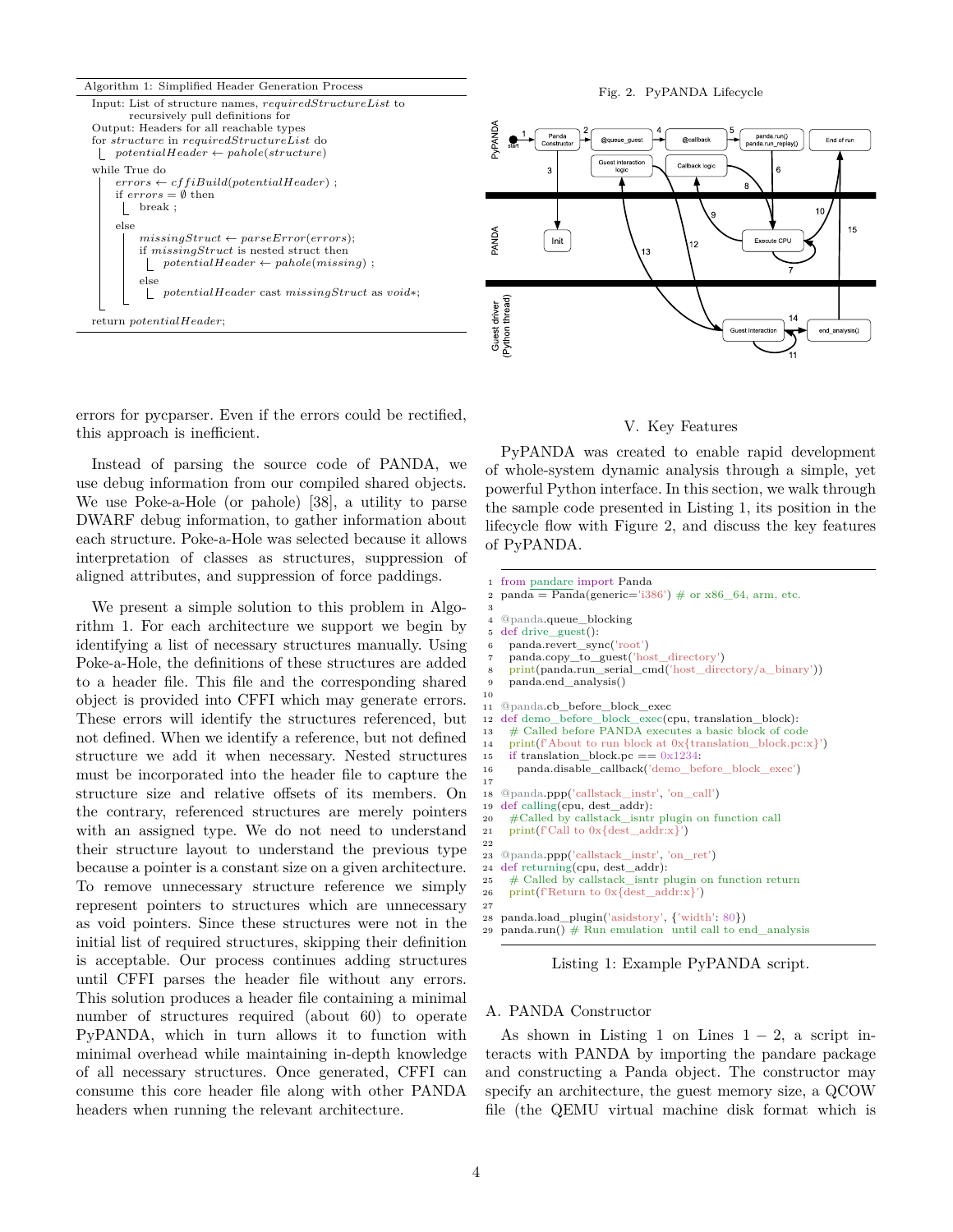used by PANDA), and other configurable properties. For convenience, a user may alternatively request a generic image from a list of nine images covering each architecture PyPANDA supports. For each generic image, we provide a QCOW file of a Linux system complete with a snapshot taken post-login and an OSI profile. The provided QCOW will be downloaded to disk prior to use.

## B. Guest Interaction

Once a PANDA object has been created, the guest can be controlled through numerous functions as shown on Lines 4 *−* 9. Instead of waiting for the guest system to boot and then authenticating, an analysis can begin by reverting to a provided snapshot taken after log in. From there, a script can interact with the guest by sending commands over the serial console.

PyPANDA is running both the emulator as well as interacting with the guest. Guest interactions are labeled with @panda.queue blocking which queues the function to run in a separate thread after the emulation begins. This multithreaded design avoids the risk of deadlocking when the analysis waits for the guest to complete a command. It can be seen visually in Figure 2 through its registration process with @queue\_guest and its Guest Interaction loop. Only a function with such a decorator is allowed to call synchronous functions that depend on guest behavior such as revert sync or run serial cmd.

PyPANDA supports copying files into a guest by creating an ISO file, connecting it to the guest system's emulated CD drive, mounting the drive and copying the files to a writable directory. For example, if the host machine has a directory called host\_directory containing a binary named binary, the example code would copy that directory into the guest, run the binary, and end the analysis.

## C. Starting and Stopping

Once the PANDA object is created and a function is queued up to drive the guest's behavior, a script must start the emulation with a call to panda.run() (Line 29). Once this function is called, the main Python thread will block until the guest powers off or the analysis is ended by another thread such as the call to end\_analysis on Line 9 which correspond to Figure 2 edges 10, 14, and 15.

# D. PANDA Callbacks

A PyPANDA script can register Python functions to run at any of PANDA's 48 callback functions through a decorator. Lines 10 *−* 16 show a function running on the before\_block\_exec callback. This will be called before each basic block of code is executed inside the guest. This callback function is run with two arguments, a CPUState structure which contains details of the virtual CPU and memory as well as a TranslationBlock which describes the block of code to be executed.

The decorator registering a function as a callback can take arguments to give the callback a specific name or to disable it. Figure 2 shows a call to @callback which registers callback logic below it after edge 2. By default the callback is enabled and named the same as the decorated function. A user can enable or disable callbacks by name.

## E. PANDA Plugins

PyPANDA may load or unload compiled PANDA plugin and provide arguments as shown on Line 28. PyPANDA may also register callbacks through the PANDA's PPP interface (Lines 18 *−* 26) which will be triggered by a plugin. Plugins referenced by PPP decorators will be automatically loaded if necessary.

# F. Record and Replay

Not shown in Listing 1 is PyPANDA's support for PANDA record and replay. PyPANDA provides a helper function to revert the guest to a snapshot, copy a directory from the host machine into the guest, and record the execution of a command.

@panda.queue\_blocking def take\_recording(cpu, tb) panda.record\_cmd('./host\_directory/mybin', copy\_dir='host\_directory', recording\_name='my\_recording')

A PyPANDA script can register callbacks to introspect guest behavior and then—instead of running a live system—replay a recording using panda.run\_replay('replay\_name').

## VI. Evaluation

In this section we present three case studies using Py-PANDA and a comparison of its performance to PANDA. Code and a Docker container to reproduce these examples are available at https://github.com/panda-re/bar2021.

# A. Dynamic Oracle IR Testing

1) Motivation: Modern binary analysis tools and techniques are often predicated on the ability to lift raw bytes encoding native processor instructions to a higher-level symbolic form, e.g. an Intermediate Representation (IR). IRs strive to faithfully represent the operational semantics of the underlying code while simultaneously abstracting away architecture-specific details.

Due to the sheer range of static and dynamic analysis tasks a binary analysis IR might support, from static decompiliation to dynamic taint analysis, there is no widely-accepted default criteria for evaluating the efficacy, correctness, or overall design of a given IR. Martignoni et al. [24] utilize differential fuzzing, comparing CPU state between IR-based emulators and physical processors. This technique has drawback of relying on random test case generation, the empirical likelihood of observing meaningful divergence is low. Kim et al. [21] introduce N-version IR Testing, essentially diffing the output of independently developed IRs for a given set of singleinstruction inputs. This approach is hampered by a lack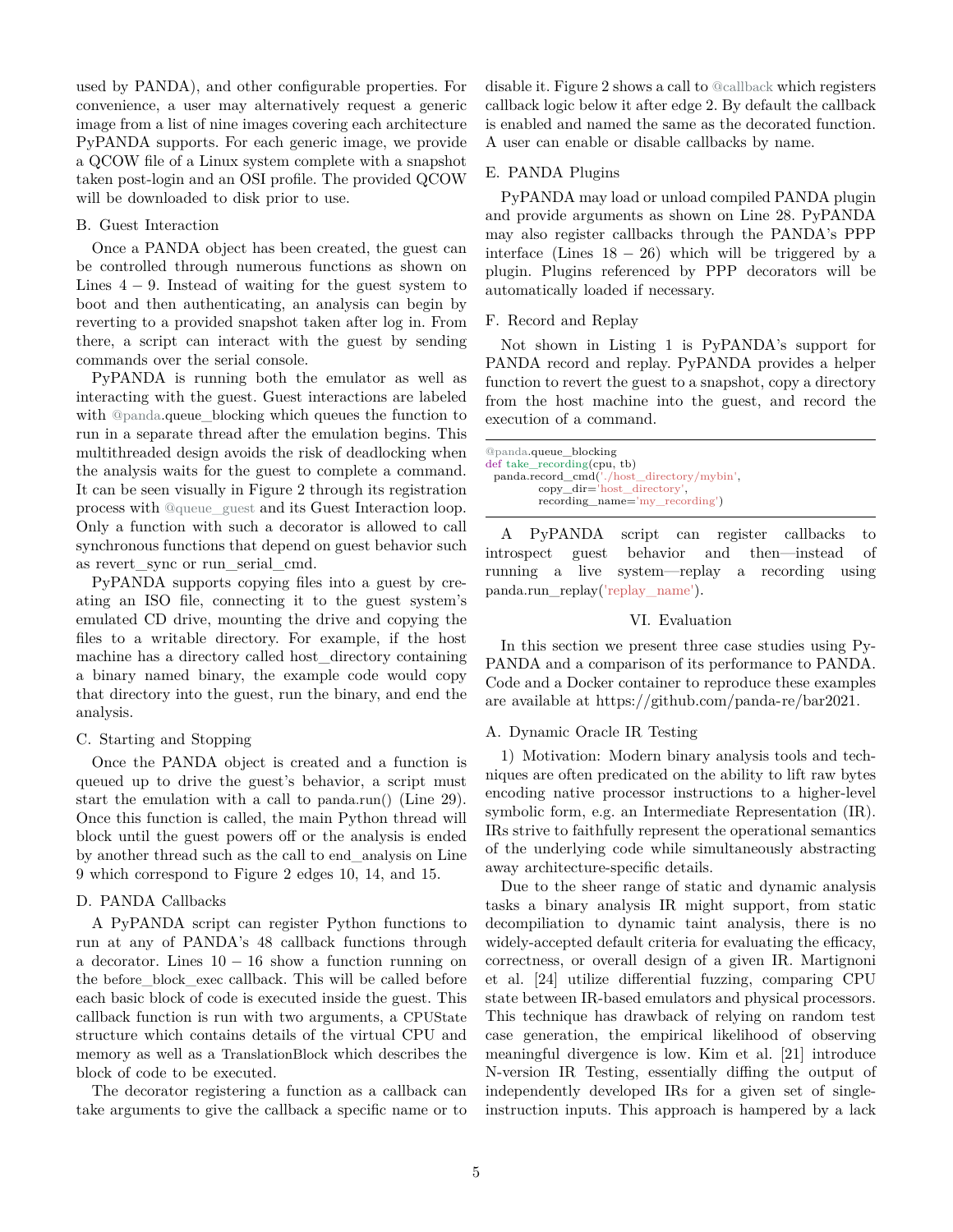of semantic context, it only considers differences between single-instruction IR outputs.

In this PyPANDA case study, we briefly prototype a novel approach for comparing IRs that has practical applications for real-world reverse engineering: Dynamic Oracle IR Testing. QEMU, and, transitively, PANDA use TCG IR to emulate a range of native ISAs. Although this means that neither can be treated as absolute ground truth, both emulators are capable of booting entire operating systems kernels and running complex desktop and sever applications. Thier fidelity is sufficient for real-world tasks like performing malware analysis [22] and collecting code coverage metrics [8].

We assert that this fact makes PANDA a suitable oracle from which to derive practical conclusions about program execution, even if, like prior work in IR evaluation, the derived results do not carry formal guarantees. Our analysis evaluates disparate IRs against dynamic execution events observed for real-world programs under PANDA. Unlike differential fuzzing, we use realistic and nonrandom inputs. Unlike N-version IR testing, we evaluate against the outcomes of concrete dynamic emulation—not between the static IR lift results.

2) Experiment Design: In our demonstration of Dynamic Oracle IR Testing, we seek to compare the efficacy of leading binary analysis IRs for a real-world reverse engineering task: identifying function call and return semantics in an architecture-neutral fashion. Collecting dynamic call-stack traces is useful for general program understanding—it is a semantically meaningful metric of coverage and shines light on higher-level logic.

Whereas traditional userspace instrumentation utilities can trace system or library calls (e.g. strace and ltrace respectively), they do not have the ability to hook arbitrary internal functions. OS-assisted solutions, like patching bytes to trigger interrupts caught by a debugger, are intrusive. Moreover, static function identification in stripped binaries is, in the general case, an unsolved research problem—knowing where to patch a priori is difficult.

A whole-system emulator, on the other hand, can pause any user or kernel space program at an arbitrary point in execution without patching the target program. Our only remaining problem is function entry and exit identification. Assuming scope is a single concrete execution and not identification of all functions present: how, when analyzing stripped binaries, do we efficiently identify function boundaries and correlate them back to native-ISA program counters? While using a disassembler to check the encoding of every executed instruction might work for a single architecture, the ideal architecture-neutral solution is lifting to an IR to capable of encoding function call semantics.

Thanks to PyPANDA's ecosystem composability, an analyst is able to leverage any binary analysis IR that offers Python bindings. We select three such IRs and evaluate their ability to perform just-in-time call tracing as follows:

- Immediately following the execution of every basic block, filtering by process, we read the bytes encoding that block's instructions out of the guest.
- *•* Each of three different IRs under test lift this basic block "shellcode" to their respective representation.
- We query each representation to find direct (e.g. offset-based) calls, indirect (e.g. register-based) calls, and returns.
- To measure correctness, we evaluate the IR's output when the subsequent basic block is executed—did the IR successfully identify a call and resolve the correct target?

PANDA serves as our dynamic oracle, generating both realistic non-random inputs (instruction byte streams from real-world programs) and expected conclusions (the next basic block executed is the correct destination for any direct call).

This is just one example application of Dynamic Oracle Testing. Our approach, essentially a feedback loop of concrete inputs and concrete results produced by faithful emulation, can be generalized to test any conclusion that can drawn from lifting native instruction streams to an IR.

3) IRs Under Test: We select three IRs based on three criteria:

- Readily available Python bindings: can be rapidly integrated into PyPANDA without the need to compile a library from source.
- *•* Meaningful adoption: forms the basis of tooling used in industry or the by the security research community.
- Multi-architecture: capable of lifting, at minimum, x86, x64, ARM, and MIPS binaries.

VEX, our first selection, was originally introduced in the Valgrind memory profiling and debugging tool [41]. It represents a solution with wide general-purpose adoption, often appearing in industry software development workflows  $[44]$ . We test PyVEX v9.0.4663  $[32]$ , the modified variant used in the Angr symbolic execution toolkit and countless other open-source security tools.

PCODE [30], our second selection, underpins Ghidra a reverse engineering application released by the NSA in 2019 and quickly gaining community traction as an alternative to paid, closed-source solutions. PCODE represents a government-generated technology developed in largely in isolation, though its roots trace back to academic work [35]. Despite being relatively new to the public, we have already seen community support for lifting new processors via PCODE's underlying SLEIGH specification format. We test PyPCODE v0.0.2 [31] and use SLEIGH definitions from Ghidra 9.2.

BAP [4], our final selection, powered the winner for DARPA's 2016 Cyber Grand Challenge [9]. BAP represents an academia-generated solution, widely citied in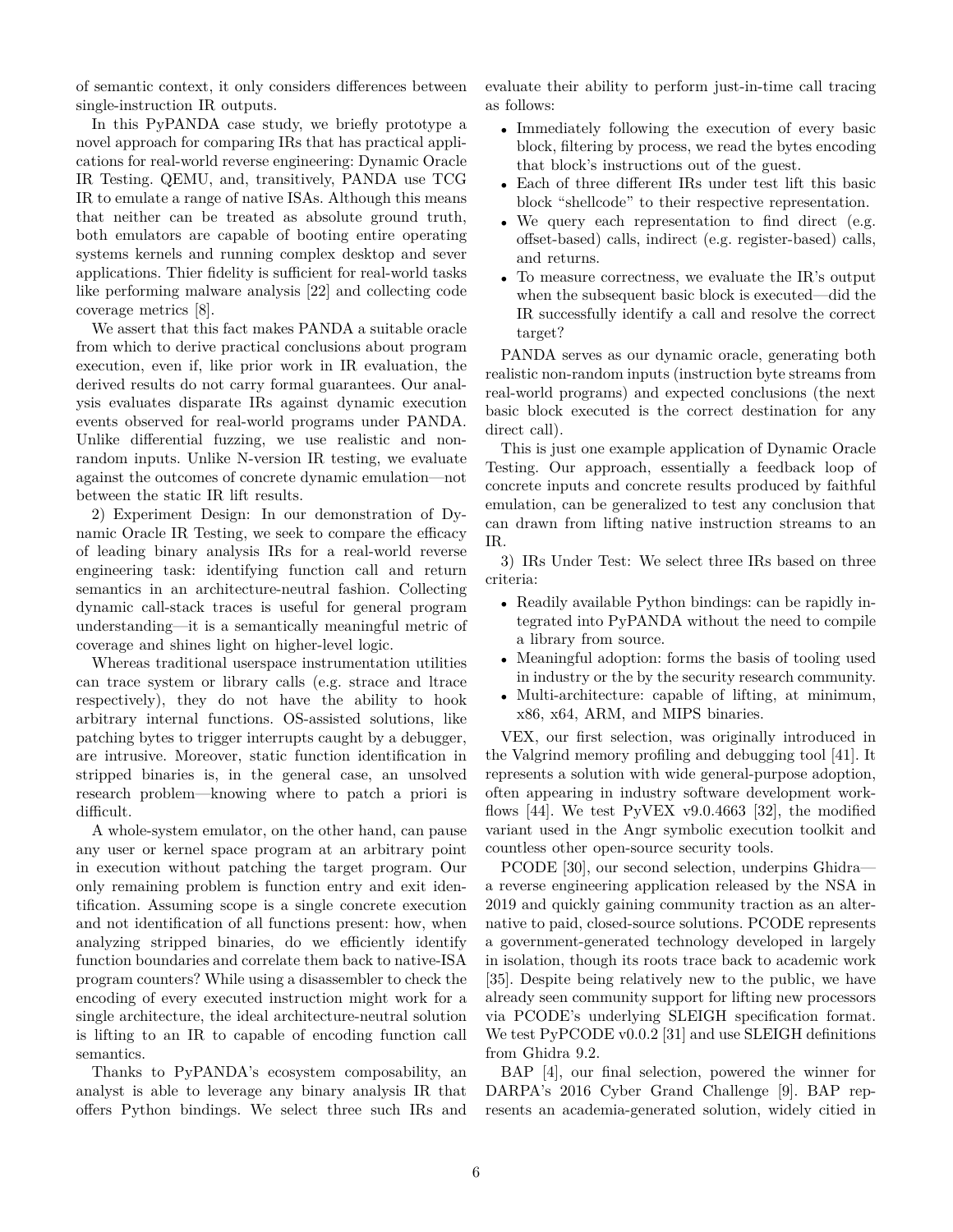TABLE I Userspace Call/Return Semantic Detection Rates by IR

| IR.           | DCall TP   | <b>IDCalls</b> | Rets | Fails |
|---------------|------------|----------------|------|-------|
| VEX (x86)     | 637        | 75             | 342  |       |
| PCODE (x86)   | 635        | 85             | 342  |       |
| BAP $(x86)$   | 637        | 75             | 342  | 0     |
| VEX (x64)     | 474        | 47             | 333  | O     |
| PCODE $(x64)$ | 396        | 45             | 333  | 1323  |
| BAP $(x64)$   | 474        | 47             | 333  | 0     |
| VEX (ARM)     | 532        | 58             | 338  | 0     |
| PCODE (ARM)   | 529        | 58             | 338  |       |
| BAP (ARM)     | 529        | $\mathbf{0}$   | 338  | 0     |
| VEX (MIPS)    | 252        | 608            | 526  | 9     |
| PCODE (MIPS)  | 244        | 608            | 531  |       |
| BAP (MIPS)    | <b>DNF</b> | DNF            | DNF  | DNF   |

relevant research. Though BAP does not enjoy a level of community adoption comparable to our other two IRs, it remains actively developed. We test BAP's 2.2.0 Debian release along with the 1.3.1 pip package  $-$  the latter subprocesses the former.

In the interest of reproducibility, we opt not to evaluate closed-source, commercial IRs that we cannot redistribute—notably Binary Ninja's LLIL and MLIL [2].

4) Experiment Results: Testing is performed on a Linux guest executing a sample binary (GNU coreutils program whoami). For all supported architectures, we leverage PyPANDA's record and replay functionality to make all results fully reproducible. For each IR, we measure ability to detect call and return semantics for both userspace and kernelspace code as shown in Tables I, II.

DCall TP is the number of direct call true positives found. IDCalls is the number of indirect calls found (we do not count these against a static IR, which has no way to determine call target). Rets is the number of returns found. Fails is the number of times an IR failed to disassemble a basic block, meaning either an exception occurred or no statements were produced. The first three metrics are for unique basic blocks, meaning we do not count multiple loop iterations—each block is lifted only once and the results are cached. Failure count does not represent unique blocks: it is a raw total that can increase with loop iterations.

These data indicate that VEX is the most accurate and robust IR of the three, particularly for x64 lifting. PCODE performs slightly better in x86 kernel space due to support for privileged instructions missing from the other IRs (e.g. sysexit) and better ability to resolve call encodings with high destination addresses. Where DNF appears for BAP, our analysis run did not finish due to a Python subprocess API, Popen, hanging indefinitely when attempting to run the BAP binary. We checked a random selection of these failures and found that the BAP binary produced correct output when run manually via a terminal. Unfortunately, this means our results for BAP are inconclusive — although it's correctness is comparable

TABLE II Kernelspace Call/Return Semantic Detection Rates by IR

| IR.          | DCall TP | <b>IDCalls</b> | Rets | Fails |
|--------------|----------|----------------|------|-------|
| VEX (x86)    | 3631     | $^{(1)}$       | 1922 | 4     |
| PCODE (x86)  | 3644     | 0              | 1925 | 0     |
| BAP $(x86)$  | DNF      | DNF            | DNF  | DNF   |
| VEX (x64)    | 4448     | 0              | 2504 | 9     |
| PCODE (x64)  | 4172     | 6              | 2501 | 4418  |
| BAP $(x64)$  | DNF      | DNF            | DNF  | DNF   |
| VEX (ARM)    | 2119     | 158            | 1490 | O     |
| PCODE (ARM)  | 2117     | 158            | 1484 | 0     |
| BAP (ARM)    | DNF      | DNF            | DNF  | DNF   |
| VEX (MIPS)   | 2635     | 212            | 1581 | 236   |
| PCODE (MIPS) | 2614     | 238            | 1590 |       |
| BAP (MIPS)   | DNF      | DNF            | DNF  | DNF   |

to that of VEX in analyses which finish.

In addition to lift accuracy measures, we consider lift performance. VEX is consistently the fastest of the three (*≈*0.3 ms/block), lifting blocks at approximately 1.25x the speed of PCODE (*≈*0.4 ms/block) and 20x the speed of BAP (*≈*7.0 ms/block). BAP's relative sluggishness is the result of Python interoperability, not the IR itself: BAP's Python bindings subprocess an OCaml binary and collect it's output over a pipe. By contrast, VEX and PCODE's Python bindings call into  $C/C++$  libraries via CFFI.

PCODE has a considerable setup cost, taking about 800 ms to parse a SLEIGH specification and initialize the lifter. We chose to exclude this setup time from our measurements because it is a one-time initialization step and does not factor into how long it takes to subsequently lift basic blocks, whereas we are concerned with measuring per-block performance. It is worth noting that this initialization strategy gives PCODE a potential advantage: the core library does not need to be re-compiled to support new architectures, as the lifter is dynamically configured using the SLEIGH specification file.

## B. Heap Monitoring

Many dynamic analysis tasks depend on the ability to track function calls, arguments, and return values from specific library or kernel functions. For example, Valgrind [41], Dr. Memory [3], and other systems monitor calls related to heap allocations (e.g., malloc, free, \_\_kmalloc, kfree, etc.) in order to identify memory errors. Such analyses have been traditionally been built by modifying compilers (e.g., Purify [37]), preloading libraries at runtime (e.g., Malt [45]), or through virtual machine introspection (e.g., Undangle [6]).

We implement a heap tracking analysis using Py-PANDA in under 200 lines of Python code. The script hooks kernel heap allocation made with \_\_kmalloc and freed with kfree as well as userspace heap allocations made with malloc and freed with free through libc. To simplify this example, we do not attempt to track all possible heap allocations (e.g., those made with calloc).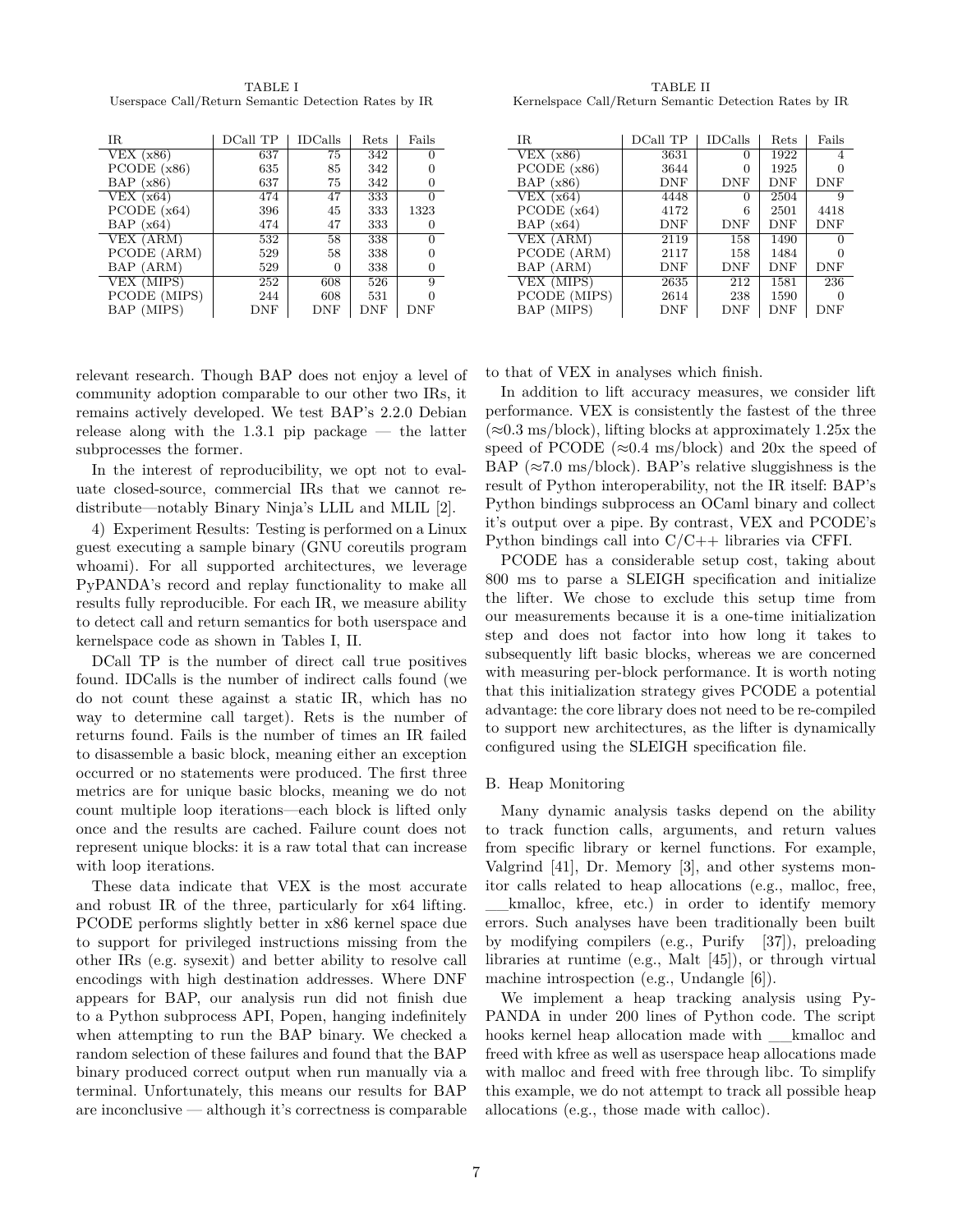The key components of PyPANDA that enable this analysis are its ability to drive guest execution, hook specific guest program counters to trigger callback functions, and its ability to extract process-level information using PANDA.

1) Hook Setup: PANDA's hooks plugin allow for registering a function to run before the guest executes an instruction a given program counter. To begin this analysis, the script must first identify the addresses that must be hooked. The address of kfree, \_\_kmalloc and vmalloc can be extracted from the System.map file using standard Linux utilities controlled by PyPANDA's run\_serial\_cmd function. These addresses are in the kernel and will not change while data are collected.

To record the necessary information, the requested size must be recorded when kmalloc and vmalloc are entered and the return values must be recorded when they returns. This script includes a simple helper function to store this information and then call a user-provided function when the function returns:

```
def hook_ret_with_args(panda, name, entry_addr, func=None,
                       asid=None, kernel=False):
hooked_args = []
@panda.hook(entry_addr, asid=asid, kernel=kernel)
def\_enter(cpu, tb, h):
 # Grab ret_addr off stack and first two args
 sp = panda.arch.get_reg(cpu, 'rsp')
 ret_addr = panda.virtual_memory_read(cpu, sp, 8, fmt='int')
 hooked_args = [panda.arch.get_arg(cpu, i) for i in range(2)]
 # Setup a new hook to run just once at ret_addr
 # and call user-provided func
 @panda.hook(ret_addr, asid=asid, kernel=kernel)
 def _return(cpu, tb, h):
   h.enabled = False
   retval = panda.archivepi, 'rax')func(cpu, hooked_args, retval)
```
The script also needs to hook libc functions for tracking userspace heap behavior. Like with \_\_kmalloc, the analysis for malloc requires tracking both the size passed into the function as well as the pointer that is returned. The hook ret with args function can be used again to do this.

The script captures the offsets into libc to malloc and free using the run\_serial\_cmd function again. Since libc can be loaded at different base addresses for each process, the hooked address for each process must be the libc base address plus the offsets of these functions.

2) Process Hooking: Whenever a process may load libc into memory, we must check if it was loaded and, if so, add a new set of hooks for that process. We may discover libc has been loaded after a context switch or after a process uses the mmap or brk syscall to load a library. The script registers PPP-style callbacks for these events with the OSI and syscalls plugins and calls add\_hooks\_if\_necessary after each. At each callback, we check if the current process lacks hooks, and if so use the OSI plugin to determine if a library named libc has been loaded into its memory space. If so, it calculates the address of malloc and free and adds the relevant hooks.

| $def add$ hooks if necessary $(cpu)$ :                                                       |
|----------------------------------------------------------------------------------------------|
| if not analysis_active: return $#$ Don't setup hooks until we're ready                       |
| $asid =$ panda.current $asid(cpu)$                                                           |
| if asid in hooked asids: return $#$ Already hooked this process                              |
| $name = pandas.get$ process $name(cpu)$                                                      |
| $#$ Find current libc address and update hooks                                               |
| for mapping in panda.get mappings(cpu):                                                      |
| if mapping.file $!=$ panda.ffi.NULL and $\setminus$                                          |
| $b'/libc$ -' in panda.ffi.string(mapping.file):                                              |
| hooked asids.add(asid)                                                                       |
| hook_ret_with_args(panda, $f'$ {name}_malloc', mapping.base $+$<br>malloc offset, asid=asid, |
| func=lambda cpu, in_args, retval: $add\_alloc(retval, in\_args 0),$                          |
| $asid =$ panda.current_asid $(cpu)$ ,                                                        |
| $name = panda.get$ process $name(cpu))$                                                      |
| $#$ Note for free we don't need return val, just the entry args                              |
| @panda.hook(mapping.base+free_offset, asid=asid, kernel=False)                               |
| $def$ process $free(cpu, tb, h)$ :                                                           |
| $\text{buf} = \text{panda.archive}$ reg(cpu, 'rax')                                          |
| $asid =$ panda.current $asid(cpu)$                                                           |
| rem_alloc(buf, asid=asid)                                                                    |

3) Allocation Tracking: With the hooks set up, the implementation of heap allocation tracking is trivial: when objects are allocated, their size, address, and requesting ASID is recorded in a dictionary. Kernel allocations are indicated by storing an ASID of 0. When objects are freed they are deleted from the dictionary using the ASID and address.

4) Guest Control: After all the hooking and allocation tracking logic is configured, a binary is copied into the guest and executed. During its execution, the hooks are enabled and a callback is setup to report the current allocations every 1,000 basic blocks.

5) Visualization: The recorded data are visualized through the Python library matplotlib [17] as shown in Figure 3. The total number of active heap allocations is presented for each ASID running in the guest system.

Fig. 3. Visualizing heap objects allocated over time.



6) Summary: This section describes building a standalone dynamic analysis tool for heap analysis with PyPANDA. The hook\_ret\_with\_args helper function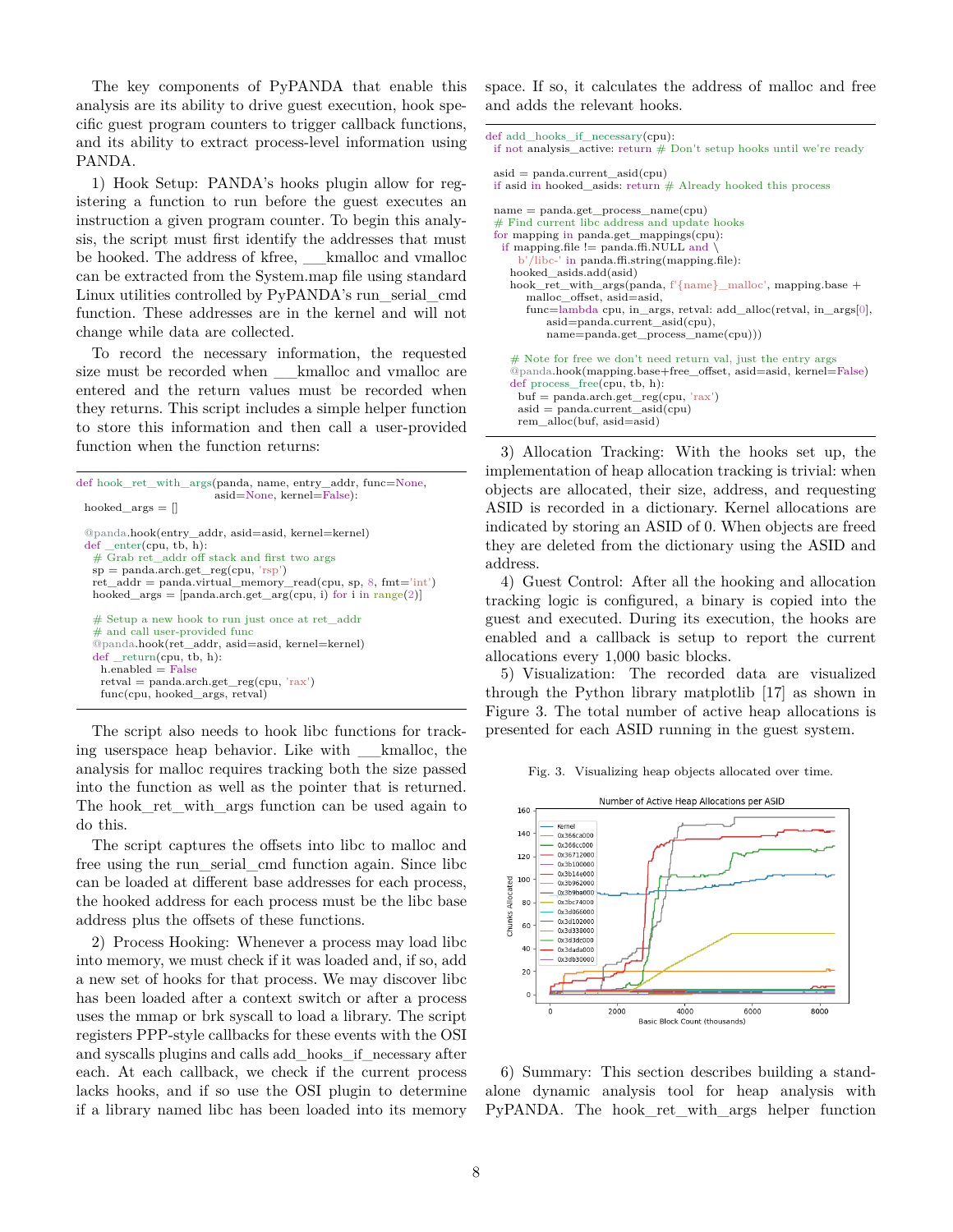demonstrates how a complex functions not supported by the PANDA API can easily be implemented in PyPANDA. The entire analysis is built in under 200 lines of Python code and runs with a wall time of 17.24s on average  $(n=100)$ .

C. Extracting and Transferring Packed Executables to Ghidra with human-in-the-loop Entropy Analysis

A common technique seen in malicious software is runtime packing. In malware, runtime packing is used as a means of obfuscating the binary to make it more difficult to identify it as malicious [19]. This is typically accomplished by providing a binary to a "packer" program. The packer program takes the binary and either compresses or encrypts it and produces a new program with the binary data. When run this program takes the encrypted or compressed binary data from its data section, reverses the operation applied to the data, and then transfers control to the original program. This has the effect of making reverse engineering the program statically very difficult. However, the process of packing leaves a mark: packed regions typically have high entropy [23]. This characteristic can be used to make an educated guess as to whether or not a binary may be packed. PANDA is uniquely suited to analyze malware as its position in the hypervisor makes it more difficult to detect and its record and replay features allow for reproducibility of functionality.

In this section we will discuss a PyPANDA script which records a whole-system running a packed binary. The script is given a process name to consider and computes the entropy of all segments of memory throughout the life of the process. As it performs this analysis, the script spawns a Python  $Flask^7$  web server which serves liveupdating graphs the entropy of the process memory. If a user is interested in looking at the program state at some point along the graph they may click on the point. The Flask server will receive their selection and spawn a new process which replays the recording up to the point of interest, extracts all mapped virtual memory in the process, and transfers it to static analysis platform Ghidra through the use of ghidra\_bridge<sup>8</sup>, It does all of this, including generating the recording, in fewer than 250 lines of Python.

1) Entropy Analysis: Entropy analysis is quite simple in PyPANDA. We begin by identifying the ASID for the process of interest by registering a callback on asid\_changed. After each asid change, we check if the name of the current process matches the provided name.

Once the ASID is identified, the entropy analysis can begin. We set a callback on before\_block\_exec which first cheks that the correct ASID is running and the guest is in userspace. We provide an tunable parameter, granularity, which controls how frequently we compute the process'

entropy. When it is time to compute entropy, the script reads all memory in the process by iterating over the mappings provided by the OSI plugin. We then format the data, compute a value for the entropy using the scipy library [46], and record it along with the current instruction count.

2) Flask server: In order to display this data to the analyst we use the Flask Python module. The Flask server runs using multiprocessing with a dedicated thread per connection to enable live-updating of entropy visualization as new data become available. When a point on the graph is clicked, the Flask server starts a new process to transition the program state at that point in time into Ghidra.

Figure 4 shows this graph for a binary packed by UPX [28] running. After unpacking, the binary reaches a steady state and performs normal operations.

Fig. 4. Entropy graph of a packed process unpacking itself and running as seen through Flask.



3) Transitioning to Ghidra: Our transition to Ghidra begins by establishing a connection to ghidra\_bridge. We do this through the use of ghidra\_bridge, a Python 3 module for Remote Procedure Calls (RPC) to Ghidra using their Jython interface. When we establish a connection through ghidra\_bridge we declare the namespace to be globals(). This populates our main namespace with RPC variables and allows us to do scripting with Ghidra in a very similar manner to normal Ghidra scripting. Next, we run our replay until we reach the instruction count selected by the user. At this point we can to move our program's virtual memory to Ghidra. This is a fairly simple process. In PyPANDA, we simply use our OSI capabilities to list the virtual memory mappings for our program and read them. In Ghidra, we establish a memory transaction, create a memory segment per virtual memory mapping, and then populate it with our data. Lastly, we take the program counter at this point in time and set cursor position in Ghidra to that program counter and perform an auto-analysis of the program.

<sup>7</sup>https://flask.palletsprojects.com

<sup>8</sup>https://github.com/justfoxing/ghidra\_bridge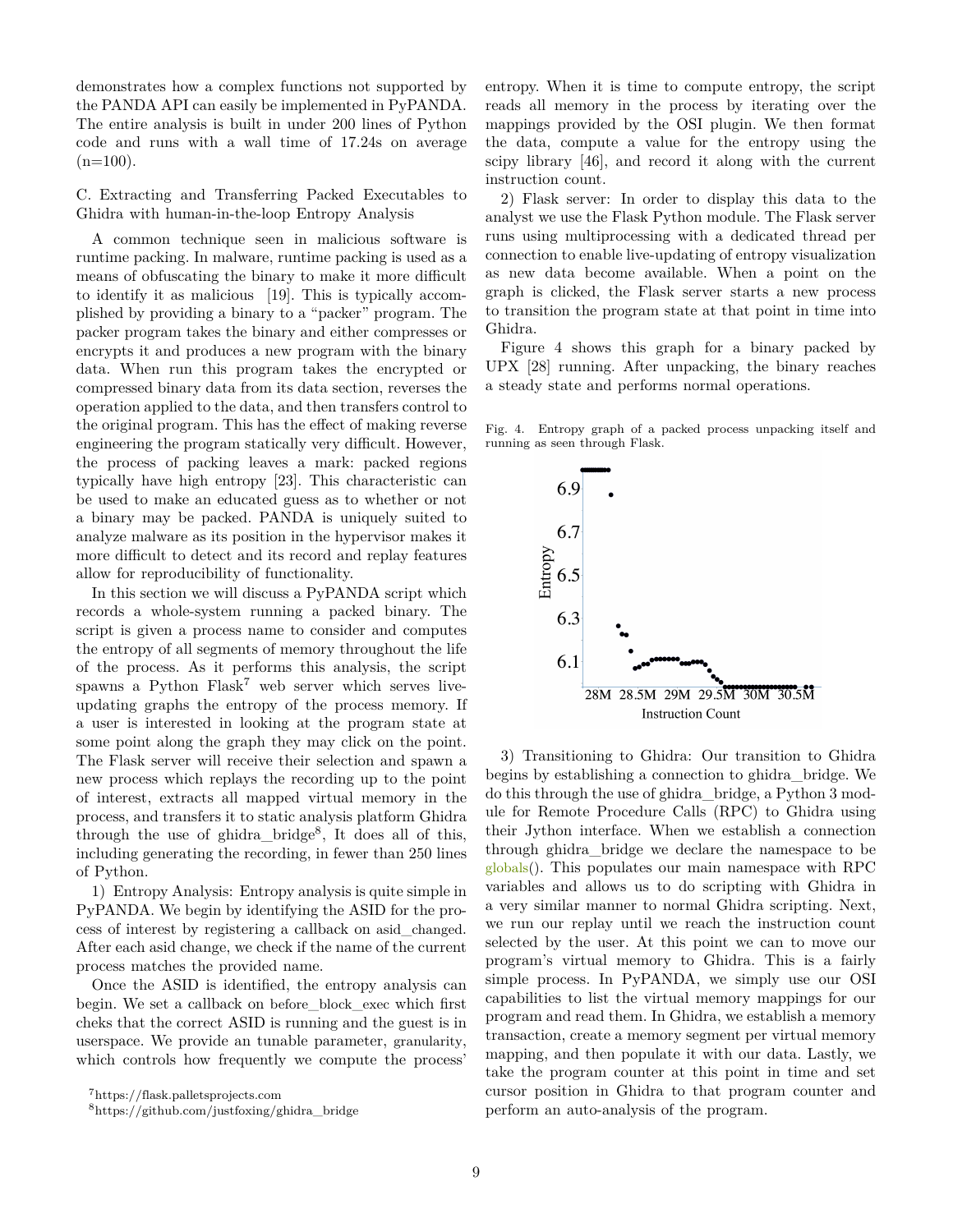TABLE III Runtime of PANDA vs PyPANDA analyses, averaged (n=10).

| Replay                | Analysis    | Total Callbacks Run | PANDA Runtime     | <b>PyPANDA</b> Runtime | % Difference  |
|-----------------------|-------------|---------------------|-------------------|------------------------|---------------|
| grep                  | $no$ - $op$ |                     | $0.88s \pm 0.03$  | $0.93s \pm 0.05$       | $6\% + 7$     |
| $(4M$ insns.)         | asid logger | 14                  | $0.86s \pm 0.01$  | $0.93s \pm 0.03$       | $8\% \pm 4$   |
|                       | unique bbs  | 0.94M               | $0.92s \pm 0.03$  | $1.40s \pm 0.03$       | $53\% \pm 6$  |
| wget                  | $no$ - $op$ | $\Omega$            | $1.02s \pm 0.02$  | $1.08s \pm 0.04$       | $5\% + 5$     |
| $(8M \text{ insns.})$ | asid logger | 21                  | $1.04s \pm 0.03$  | $1.08s \pm 0.03$       | $4\% + 4$     |
|                       | unique bbs  | 1.83M               | $1.10s \pm 0.03$  | $2.02s \pm 0.03$       | $83\% \pm 5$  |
| sleep                 | $no$ -op    | $\Omega$            | $8.20s \pm 0.16$  | $8.28s \pm 0.25$       | $1\% + 4$     |
|                       | asid logger | 108                 | $8.36s \pm 0.24$  | $8.23s \pm 0.23$       | $2\% \pm 4$   |
| $(426M$ insns.)       | unique bbs  | 89.45M              | $13.46s \pm 0.24$ | $51.67s \pm 0.35$      | $284\% \pm 7$ |

TABLE IV Source Lines of Code for Simple Analyses

| Analysis    | PANDA $(C++)$ PyPANDA |  |
|-------------|-----------------------|--|
| unique bbs  | 20                    |  |
| asid_logger | 18                    |  |

4) Summary: In this section we described a PyPANDA script which performs graphs the entropy of a binary in real time and allows a user to transition program state from any point in time into Ghidra for subsequent analysis. This integration between Ghidra and PANDA allows PyPANDA users to leverage Ghidra's decompiler and its analyses. PyPANDA enables such integrations by easily synchronizing state between PANDA and other projects with Python interfaces. This integration between a disprate set of tools shows the value of using Python for a scripting language. This analysis was built in under 250 lines of Python code.

## D. Performance comparision of PyPANDA to PANDA

Unfortunately, the case studies presented are too complex to reasonably reimplement without PyPANDA. To compare PyPANDA's performance to that of PANDA, we developed two simple plugins in both PANDA and PyPANDA. The first plugin, unique\_bbs, tracks every distinct program counter executed by storing it in a set. At the end of the execution, the size of the set is printed. The second, asid\_logger, reports every time the ASID changes by printing out the new ASID. The lines of source code for each plugin are presented in Table IV.

Three PANDA recordings were captured on an i386 guest (using PyPANDA for convenience):

- 1) wget downloading from example.com.
- 2) grep searching through /etc/passwd.
- 3) sleep running for 20 seconds.

For each recording, we ran both the PANDA plugin and the PyPANDA plugin 10 times and recorded the time taken<sup>9</sup>. We also run each recording through PANDA and PyPANDA with no analyses enabled (labeled no-op). The average run time along with standard deviation for each plugin is presented in Table III.

<sup>9</sup>We use the Linux time utility and combine the CPU time with the kernel time to capture how long the process was actually executing.

Unsurprisingly, PyPANDA runs slower than compiled PANDA plugins. There are additional costs when running PyPANDA: a fixed startup cost to launching a Python interpreter, loading the Python module, and a cost for each time PANDA switches into PyPANDA (i.e., in a callback). It is this last cost which is the most significant to consider when developing PyPANDA scripts. As can be seen in Table III the no-op and asid\_logger analyses have near-identical run times to native C. Only when the number of callbacks run increases dramatically do we see a significant performance cost. We believe this performance is sufficient to enable many analyses to be completed in PyPANDA.

When high-speed analyses are desired (i.e., for algorithmically complex analyses of live systems) we tend to consider two avenues. First, a PyPANDA prototype could be developed and then transitioned into C or C++ to meet specific performance needs. Second, move more speed-critical portions of code into a C or C++ plugin. We have found that for many callbacks there is a series of conditions (e.g. not in kernel, in specific process, etc.) for the machine which must be met before complex analysis is done. Writing a simple C plugin which handle this more primitive initial checking before calling into Python can lead to drastic performance improvements. For examples of plugins of this type consider hooks, which calls a callback when a program counter reaches a particular value and mem\_hooks which calls a callback when a memory transactions takes place that meet specified criteria.

## VII. Discussion

Having successfully used PyPANDA to enable three distinct dynamic analyses, we now consider if PyPANDA met our design goals.

1) High Performance Scripting: PyPANDA's meets our goal of enabling high performance scripting as shown in §VI-D. The core runtime overhead of PyPANDA with few callbacks enabled is consistently below 10%. However, there is a slight performance difference between callbacks implemented in  $C/C++$  code vs Python code. Generally, compiled code will execute faster than Python code implementing the same behaviors. As the complexity of the logic run in a callback increases or the number of times callbacks are run increases, the PyPANDA overhead will grow more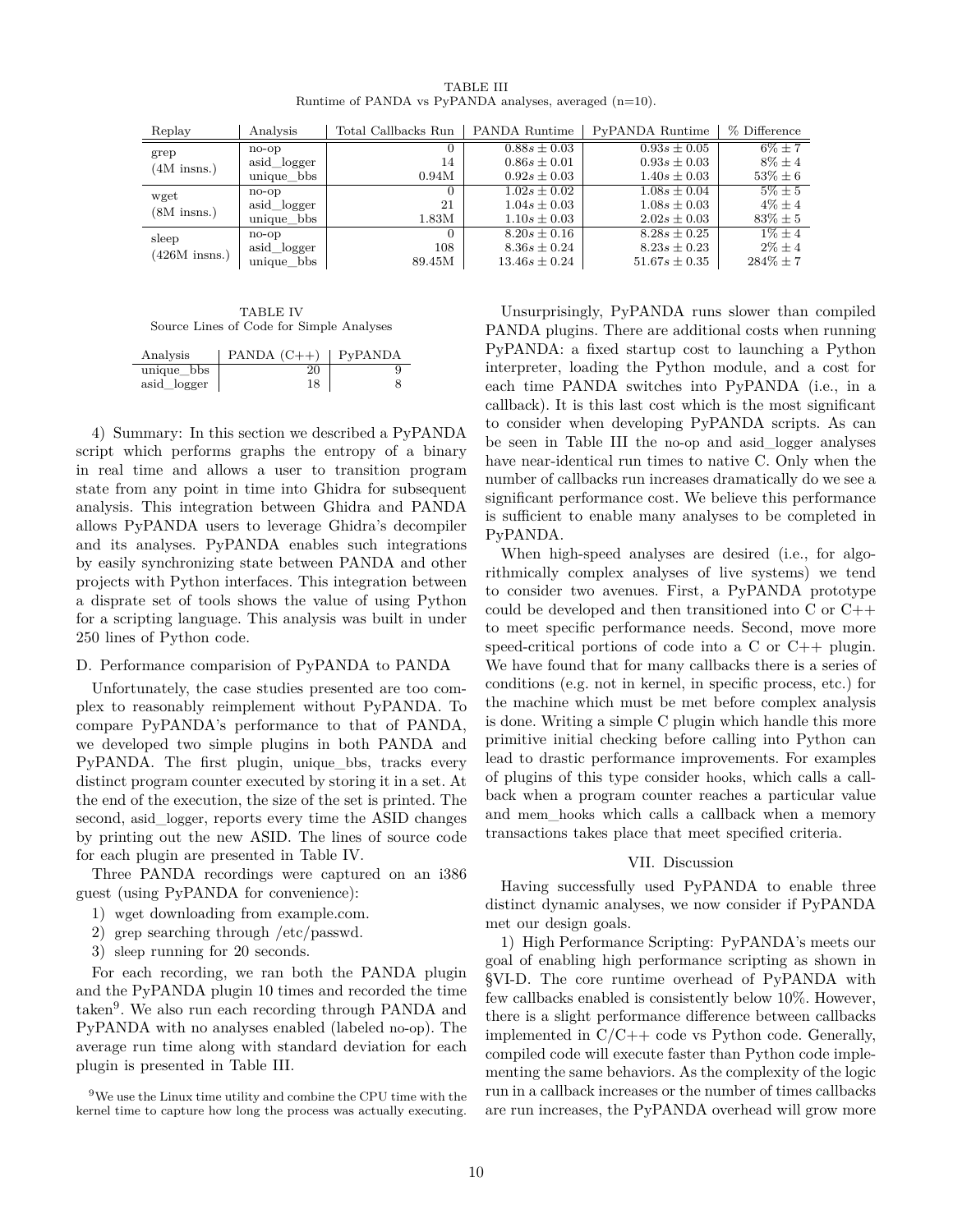pronounced. As previously shown in Table III, we see an overhead as high as 284% when running nearly a simple callback 90 million callbacks, but much lower overhead for callbacks that run less frequently. This performance trade-off fits well within our objective.

2) Unified Perspective: We sought to build a system to unify the interfaces to interact with a guest and to control its analysis. This is a shift in perspective from the plugin system normally used for analysis with PANDA. Traditionally PANDA is run from the command line with various arguments which dictate the plugins to be loaded and their various settings. Instead of compiling in an interpreter to a plugin in PANDA we intentionally inverted the normal control structure of a plugin. We accomplished this through compiling PANDA as a shared object. In doing so we made PyPANDA encapsulate PANDA and provided a path for other languages to encapsulate PANDA as well through our PANDA API. In PyPANDA the process begins with a Python script executed which sets up an emulated machine, various plugins and their arguments, its own python callbacks, and then chooses to either run the machine or a replay. PyPANDA maintains the ability to interact with and control the emulated machine through a separate thread which can interact with various PANDA interfaces including the PANDA monitor and the serial console. In doing so we have provided a reproducible mechanism to simultaneously control guest behavior and analyze it from a single script.

3) Ease of Use: Through building PyPANDA, we took several steps to improve the usability of PANDA. The largest change is that we provided "generic" QCOW images for every PANDA supported architecture which are automatically downloaded along with a PANDA OSI profile prior to use. All the required settings to run each generic image are built into PyPANDA so only the image's name must be specified by a user. Another significant improvement is that we created a docker container and Python package for PyPANDA that can be installed through the Python package manager, pip.

4) Integrations: A goal of this project was to enable integrations between PANDA other software projects. By selecting Python as our scripting language, we found a significant number of relevant projects that could be easily imported. As described in § VI, VEX, PyPCODE, Flask, and Ghidra were all seamlessly integrated with PyPANDA to enable program analyses.

5) Access to Internal PANDA Data Structures: By using CFFI with the PANDA shared libraries and autogenerated headerfiles, PyPANDA can present parsed structures as Python objects. This allows for nested structure access as well as easy modification of structure elements by name.

## VIII. Related Work

There are many projects which are closely related to PyPANDA. Other emulators have Python bindings to enable program analysis but focus on execution of shellcode of single binaries as opposed to a whole system. For example, the Unicorn Engine [34] is another QEMU fork with Python bindings capable of running shellcode from many architectures. The Qiling framework [33, 20] is a binary emulation framework built on top of Unicorn with Python bindings which supports running individual binaries in an analysis platform, but not a full operating system.

Many dynamic analysis tools have been created with Python interfaces. Frida [36] injects custom hooking and tracing logic into compiled binaries using a Python interface. Angr [47] is a Python-based framework that enables static analyses of binaries and symbolic execution. Recent advances to Angr [14] allow transfering state to and from concrete execution environments (e.g., QEMU) which enables transitioning between concrete and symbolic executions.

Volatility [12] and Libvmi [49] enable virtual machine introspection from Python which is akin to PANDA's OSI plugin. Both systems have OS-specific profiles which are used to bridge the semantic gap [18] to provide meaningful information about an operating system running in an emulator.

avatar<sup>2</sup> [26] is an orchestration platform designed to transfer the state of a whole system between different analysis platforms or a physical system. It initially supported transferring state into and out of PANDA as well as limited interactions with both the guest through PANDA's gdbstub as well as PANDA itself (loading plugins, recording/replaying) through the PANDA monitor. Recent updates to avatar<sup>2</sup> have added support for a "Py-PANDA target" which enables avatar<sup>2</sup> scripts to use the PANDA API and callback system. Through this interface, the avatar<sup>2</sup> developers used PyPANDA's hooks plugin for what they describe as a "huge speedup" as compared to  $\alpha$ vatar<sup>2</sup>'s traditional, GDB-based hook system [16].

Another related project to PyPANDA is PyREBox, a dynamic analysis system built on top of QEMU with Python-based callbacks. Although similar on the surface, there are three significant differences between PyREBox and PyPANDA. First, PyREBox is built on QEMU so it cannot leverage PANDA's plugin system, callbacks, nor its record/replay system. Beyond this, PyREBox is implemented by embedding a Python interpreter within the emulator. As previously discussed in §III, this apparoch is limiting as it prevents both our unified perspective of dynamic analysis and access to emulator internal structures. Finally, PyREBox currently supports only Python 2 for scripting and is limited to the x86 and x86\_64 architectures.

#### IX. Conclusions

Through this work, we identified that existing wholesystem dynamic analysis platforms largely lack scripting interfaces, and have a split view of guest behavior and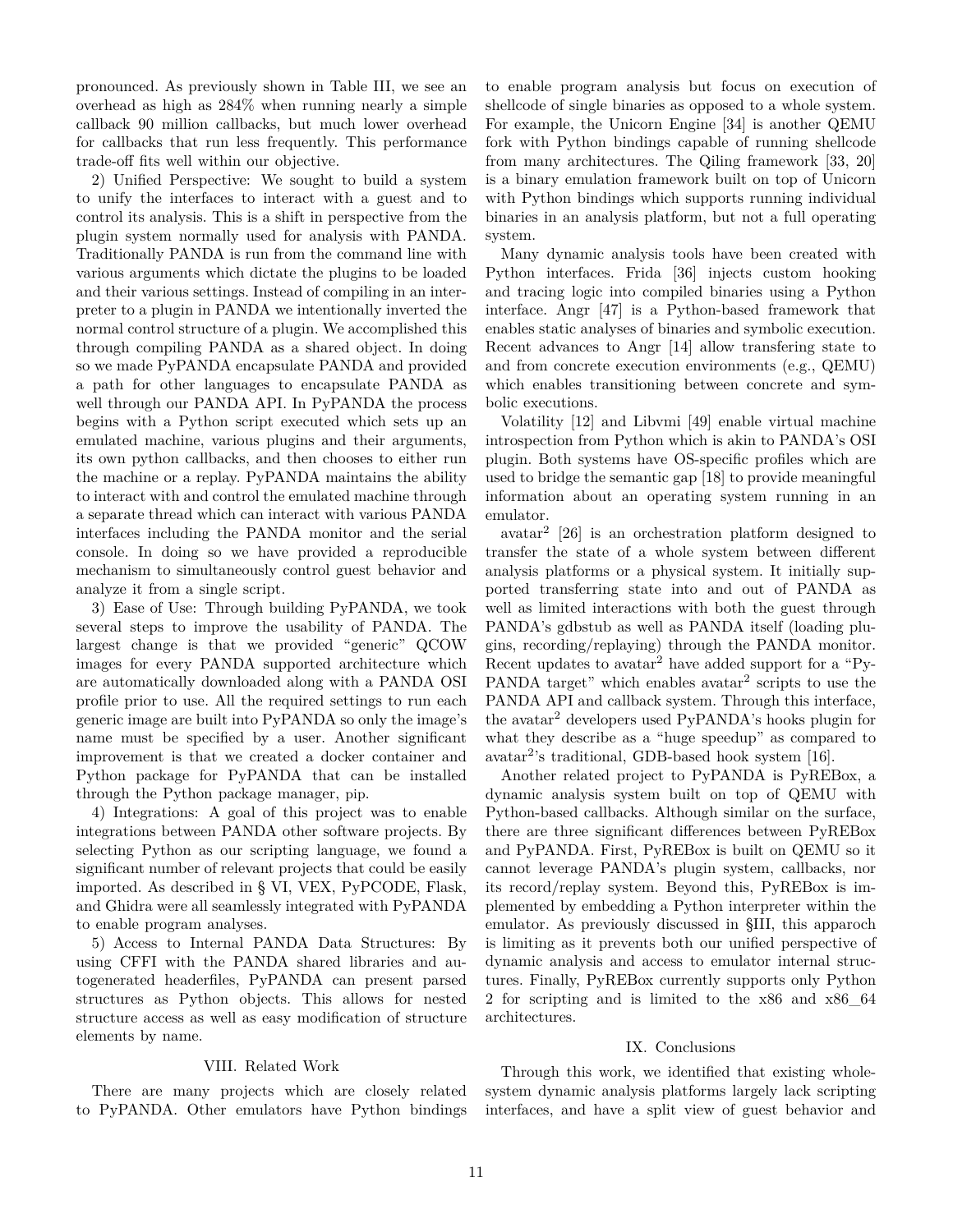analyses. We designed PyPANDA to provide a Python interface to the PANDA dynamic analysis platform and to unify the analysts view of a system. Using PyPANDA, we describe the process of implementing 3 distinct wholesystem dynamic analyses: evaluating binary analysis frameworks, tracking heap allocations in all processes, and dynamically moving program state into the Ghidra reverse engineering framework. We examine the analyses and discuss how PyPANDA achieved the requisite goals. PyPANDA has been merged into the PANDA project and is now publicly available at https://github.com/ panda-re/panda. We hope this platform will make the field of dynamic analysis more welcoming for beginners while allowing experts to conduct complex analyses and integrations.

## Acknowledgements

The authors wish to acknowledge the following individuals for their contributions and support: Chris Connelly, Marius Muench, Wesley Van Pelt, Andrew Mueller, and Michael Rusnak.

This research was supported in part by National Science Foundation (NSF) Award 1657199. Any opinions, findings, conclusions, or recommendations expressed are those of the authors and not necessarily of the NSF.

DISTRIBUTION STATEMENT A. Approved for public release. Distribution is unlimited. This material is based upon work supported by the Department of Defense under Air Force Contract No. FA8702-15-D-0001. Any opinions, findings, conclusions or recommendations expressed in this material are those of the author(s) and do not necessarily reflect the views of the Department of Defense.

©2021 Massachusetts Institute of Technology.

Delivered to the U.S. Government with Unlimited Rights, as defined in DFARS Part 252.227-7013 or 7014 (Feb 2014). Notwithstanding any copyright notice, U.S. Government rights in this work are defined by DFARS 252.227- 7013 or DFARS 252.227-7014 as detailed above. Use of this work other than as specifically authorized by the U.S. Government may violate any copyrights that exist in this work.

## References

- [1] Fabrice Bellard. "QEMU, a fast and portable dynamic translator." In: USENIX Annual Technical Conference, FREENIX Track. Vol. 41. 2005, p. 46.
- [2] Binary Ninja Intermediate Language Series, Part 0: Overview. url: https://docs.binary.ninja/dev/bniloverview.html.
- [3] Derek Bruening and Qin Zhao. "Practical memory checking with Dr. Memory". In: International Symposium on Code Generation and Optimization (CGO 2011). IEEE. 2011, pp. 213–223.
- [4] David Brumley, Ivan Jager, Thanassis Avgerinos, and Edward J. Schwartz. "BAP: A Binary Analysis Platform". In: Proceedings of the 23rd International Conference on Computer Aided Verification. CAV'11. Snowbird, UT: Springer-Verlag, 2011, pp. 463–469. isbn: 9783642221095.
- [5] Prashanth P. Bungale and Chi-Keung Luk. "PinOS: A Programmable Framework for Whole-System Dynamic Instrumentation". In: Proceedings of the 3rd International Conference on Virtual Execution Environments. VEE '07. San Diego, California, USA: Association for Computing Machinery, 2007, pp. 137– 147. isbn: 9781595936301. doi: 10 . 1145 / 1254810 . 1254830. url: https://doi.org/10.1145/1254810. 1254830.
- [6] Juan Caballero, Gustavo Grieco, Mark Marron, and Antonio Nappa. "Undangle: early detection of dangling pointers in use-after-free and doublefree vulnerabilities". In: Proceedings of the 2012 International Symposium on Software Testing and Analysis. 2012, pp. 133–143.
- [7] Cisco-Talos. Cisco-Talos/pyrebox: Python scriptable Reverse Engineering Sandbox, a Virtual Machine instrumentation and inspection framework based on QEMU. url: https://talosintelligence.com/pyrebox.
- [8] Couverture. url: http://www.open-do.org/projects/ couverture/.
- [9] Cyber Grand Challenge (CGC). url: https://www. darpa.mil/program/cyber-grand-challenge.
- [10] Brendan Dolan-Gavitt, Josh Hodosh, Patrick Hulin, Tim Leek, and Ryan Whelan. "Repeatable reverse engineering with PANDA". In: Proceedings of the 5th Program Protection and Reverse Engineering Workshop. 2015, pp. 1–11.
- [11] Brendan Dolan-Gavitt, Tim Leek, Michael Zhivich, Jonathon Giffin, and Wenke Lee. "Virtuoso: Narrowing the semantic gap in virtual machine introspection". In: 2011 IEEE symposium on security and privacy. IEEE. 2011, pp. 297–312.
- [12] The Volatility Foundation. Volatility. url: https:// www.volatilityfoundation.org/.
- [13] Isaac Gouy and B Fulgham. The computer language benchmarks game. 2017. url: https : / / benchmarksgame - team . pages . debian . net / benchmarksgame/index.html.
- [14] Fabio Gritti, Lorenzo Fontana, Eric Gustafson, Fabio Pagani, Andrea Continella, Christopher Kruegel, and Giovanni Vigna. "SYMBION: Interleaving Symbolic with Concrete Execution". In: 2020 IEEE Conference on Communications and Network Security (CNS). IEEE. 2020, pp. 1–10.
- [15] Andrew Henderson, Aravind Prakash, Lok Kwong Yan, Xunchao Hu, Xujiewen Wang, Rundong Zhou, and Heng Yin. "Make it work, make it right, make it fast: building a platform-neutral whole-system dynamic binary analysis platform". In: Proceedings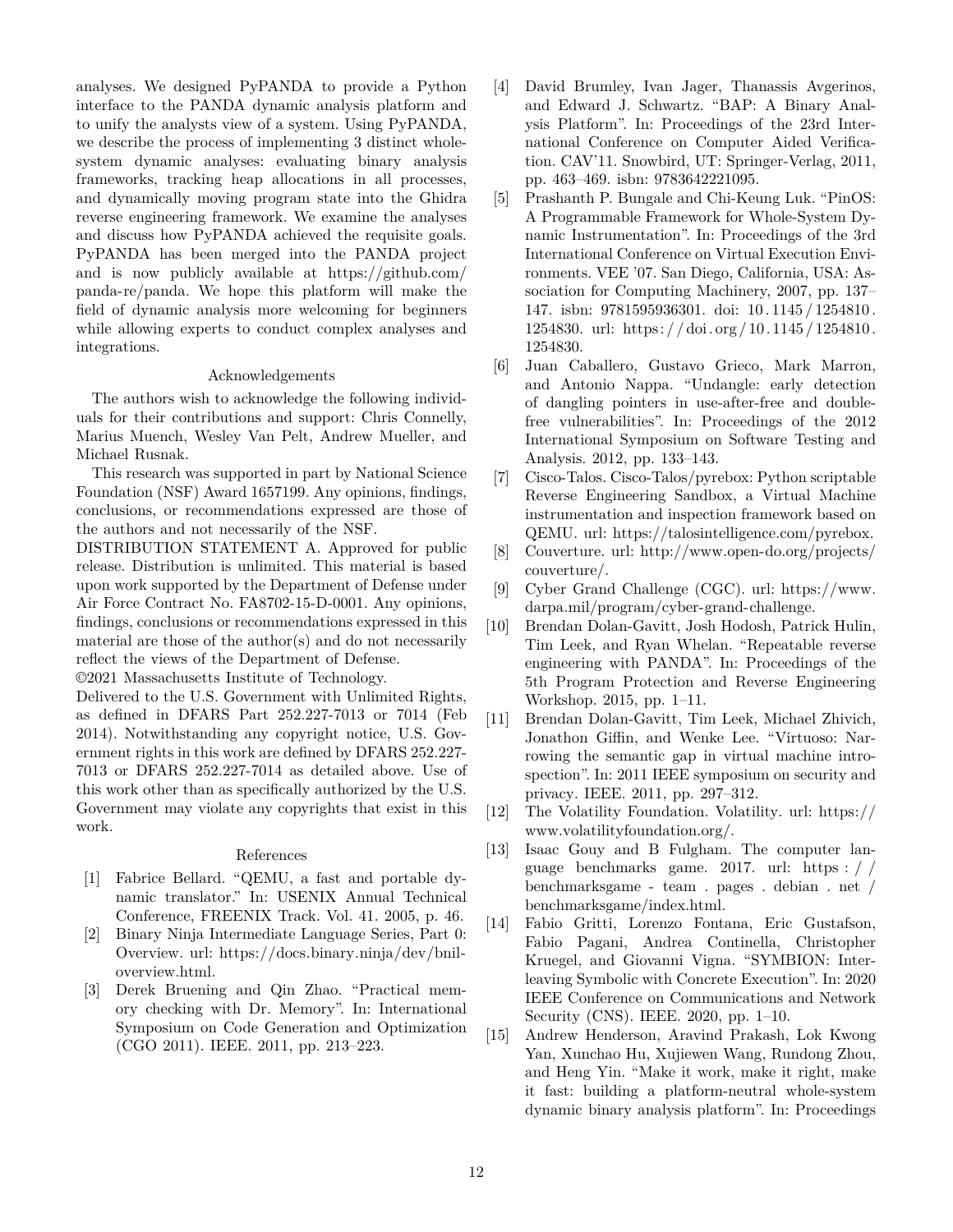of the 2014 International Symposium on Software Testing and Analysis. 2014, pp. 248–258.

- [16] Grant Hernandez, Marius Muench, Tyler Tucker, Hunter Serle, Weidong Zhu, Patrick Traynor, and Kevin Butler. Emulating Samsung's Baseband for Security Testing. Blackhat. 2020.
- [17] John D Hunter. "Matplotlib: A 2D graphics environment". In: Computing in science & engineering 9.3 (2007), pp. 90–95.
- [18] Bhushan Jain, Mirza Basim Baig, Dongli Zhang, Donald E Porter, and Radu Sion. "Sok: Introspections on trust and the semantic gap". In: 2014 IEEE symposium on security and privacy. IEEE. 2014, pp. 605–620.
- [19] G. Jeong, E. Choo, J. Lee, M. Bat-Erdene, and H. Lee. "Generic unpacking using entropy analysis". In: 2010 5th International Conference on Malicious and Unwanted Software. 2010, pp. 98–105. doi: 10.1109/ MALWARE.2010.5665789.
- [20] Lau KaiJern. Qiling Framework. url: https://www. qiling.io/.
- [21] Soomin Kim, Markus Faerevaag, Minkyu Jung, SeungIl Jung, DongYeop Oh, JongHyup Lee, and Sang Kil Cha. "Testing Intermediate Representations for Binary Analysis". In: Proceedings of the 32nd IEEE/ACM International Conference on Automated Software Engineering. ASE 2017. Urbana-Champaign, IL, USA: IEEE Press, 2017, pp. 353– 364. isbn: 9781538626849.
- [22] David Korczynski. Building a custom malware sandbox with PANDA - Part 1. 2019. url: https:// adalogics.com/blog/Building- a- custom- malwaresandbox-with-PANDA-Part-1.
- [23] Robert Lyda and James Hamrock. "Using Entropy Analysis to Find Encrypted and Packed Malware". In: IEEE Security and Privacy 5.2 (Mar. 2007), pp. 40–45. issn: 1540-7993. doi: 10.1109/MSP.2007. 48. url: https://doi.org/10.1109/MSP.2007.48.
- [24] Lorenzo Martignoni, Roberto Paleari, Giampaolo Fresi Roglia, and Danilo Bruschi. "Testing System Virtual Machines". In: Proceedings of the 19th International Symposium on Software Testing and Analysis. ISSTA '10. Trento, Italy: Association for Computing Machinery, 2010, pp. 171–182. isbn: 9781605588230. doi: 10.1145/1831708.1831730. url: https://doi.org/10.1145/1831708.1831730.
- [25] Mark Mossberg, Felipe Manzano, Eric Hennenfent, Alex Groce, Gustavo Grieco, Josselin Feist, Trent Brunson, and Artem Dinaburg. "Manticore: A userfriendly symbolic execution framework for binaries and smart contracts". In: 2019 34th IEEE/ACM International Conference on Automated Software Engineering (ASE). IEEE. 2019, pp. 1186–1189.
- [26] Marius Muench, Dario Nisi, Aurélien Francillon, and Davide Balzarotti. "Avatar2: A multi-target orchestration platform". In: Proc. Workshop Binary

Anal. Res.(Colocated NDSS Symp.) Vol. 18. 2018, pp. 1–11.

- [27] Marius Muench, Jan Stijohann, Frank Kargl, Aurélien Francillon, and Davide Balzarotti. "What You Corrupt Is Not What You Crash: Challenges in Fuzzing Embedded Devices." In: NDSS. 2018.
- [28] Markus FXJ Oberhumer. UPX the Ultimate Packer for eXecutables. 2004. url: https://upx.github.io/.
- [29] John K Ousterhout. "Scripting: Higher level programming for the 21st century". In: Computer 31.3 (1998), pp. 23–30.
- [30] P-Code Reference Manual. url: https://ghidra.re/ courses/languages/html/pcoderef.html.
- [31] PyPCODE. url: https://github.com/angr/pypcode.
- [32] PyVEX. url: https://github.com/angr/pyvex.
- [33] Nguyen Anh Quynh and Lau KaiJern. QiLing. 2019.
- [34] NGUYEN Anh Quynh and DANG Hoang Vu. "Unicorn: Next generation cpu emulator framework". In: BlackHat USA (2015).
- [35] Norman Ramsey and Mary F. Fernandez. "Specifying Representations of Machine Instructions". In: ACM Trans. Program. Lang. Syst. 19.3 (May 1997), pp. 492–524. issn: 0164-0925. doi: 10.1145/256167. 256225. url: https://doi.org/10.1145/256167.256225.
- [36] Ole Andrè Ravnas. Frida. url: https://www.frida. re/.
- [37] Bob Joyce Reed Hastings. "Purify: Fast detection of memory leaks and access errors". In: In proc. of the winter 1992 usenix conference. Citeseer. 1991.
- [38] Goldwyn Rodrigues. Poke-a-hole and friends. June 2009. url: https://lwn.net/Articles/335942/.
- [39] Triton: A Dynamic Symbolic Execution Framework. SSTIC, 2015, pp. 31–54.
- [40] Giorgio Severi, Tim Leek, and Brendan Dolan-Gavitt. "Malrec: compact full-trace malware recording for retrospective deep analysis". In: International Conference on Detection of Intrusions and Malware, and Vulnerability Assessment. Springer. 2018, pp. 3– 23.
- [41] Julian Seward and Nicholas Nethercote. "Using Valgrind to Detect Undefined Value Errors with Bit-Precision." In: USENIX Annual Technical Conference, General Track. 2005, pp. 17–30.
- [42] Manolis Stamatogiannakis, Herbert Bos, and Paul Groth. "PANDAcap: a framework for streamlining collection of full-system traces". In: Proceedings of the 13th European workshop on Systems Security. 2020, pp. 1–6.
- [43] Frederick Ulrich. "Exploitability Assessment with TEASER". MA thesis. Northeastern University, 2017.
- [44] Using Valgrind to troubleshoot possible ndsd memory leaks. url: https://support.microfocus.com/kb/ doc.php?id=7005905.
- [45] Sébastien Valat, Andres S Charif-Rubial, and William Jalby. "MALT: a Malloc tracker". In: Pro-